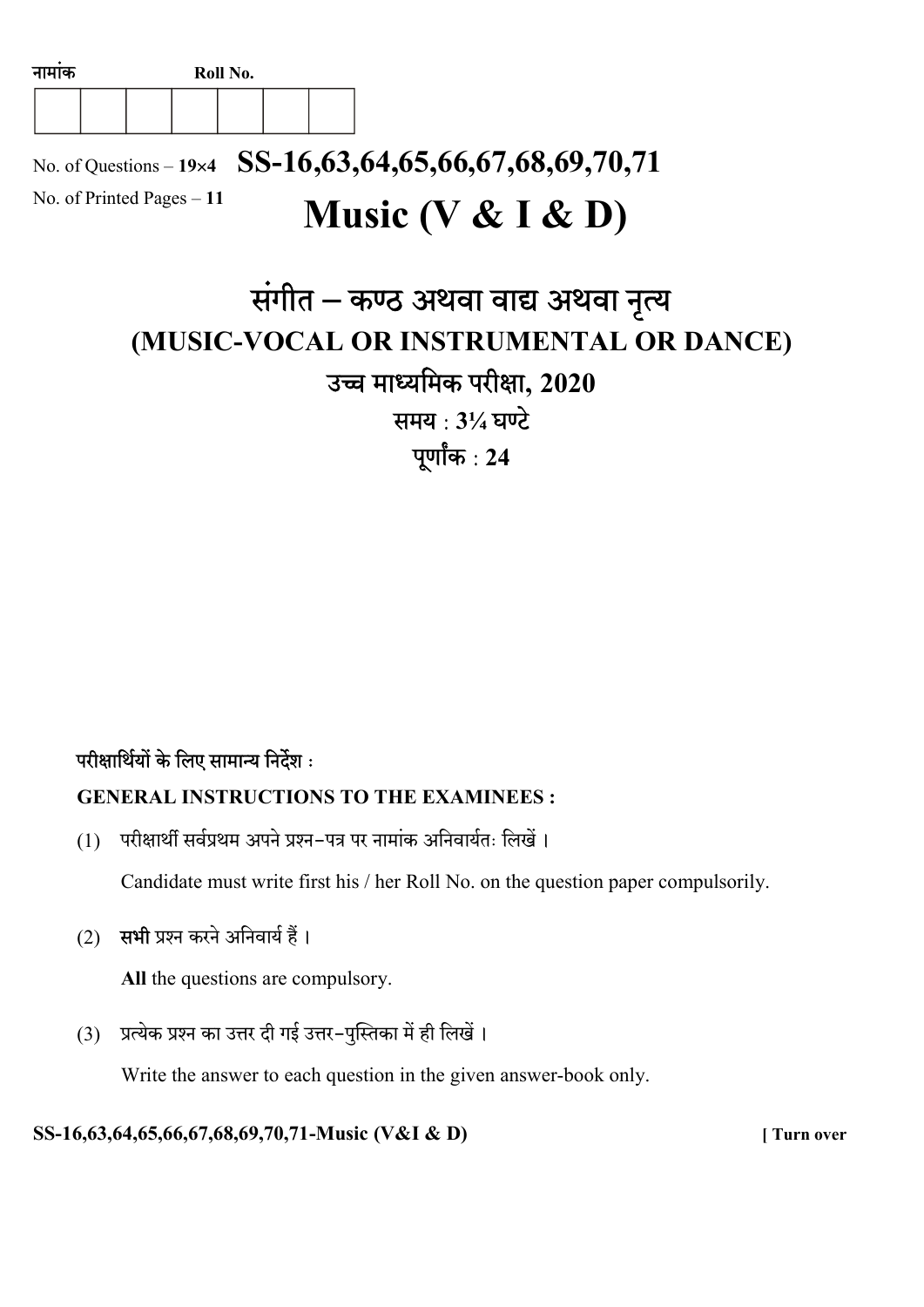(4) जिन प्रश्नों में आन्तरिक खण्ड हैं, उन सभी के उत्तर एक साथ ही लिखें।

For questions having more than one part, the answers to those parts are to be written together in continuity.

(5) प्रश्न-पत्र के हिन्दी व अंग्रेजी रूपांतर में किसी प्रकार की त्रटि/अंतर/विरोधाभास होने पर हिन्दी भाषा के प्रश्न को ही सही मानें।

If there is any error / difference / contradiction in Hindi & English versions of the question paper, the question of Hindi version should be treated valid.

 $(6)$  गायन विषय लेने वाले छात्र केवल भाग – अ के सभी प्रश्नों के ही उत्तर लिखें । सितार, सरोद, वायलिन, दिलरूबा अथवा इसराज. बांसरी व गिटार विषय के परीक्षार्थी केवल भाग – ब के प्रश्नों के ही उत्तर लिखें तथा तबला व पखावज विषय के परीक्षार्थी केवल भाग – स के प्रश्नों के ही उत्तर लिखें तथा कथक नृत्य विषय के परीक्षार्थी केवल भाग – द के प्रश्नों के ही उत्तर लिखें।

Candidates offering vocal music should attempt only the questions of Part – A. Candidates offering Sitar, Sarod, Violin, Dilruba or Israj, Flute and Guitar should attempt only the questions of Part – B and candidates offering Tabla and Pakhawaj should attempt only the questions of Part – C and candidates offering Kathak Dance should attempt only the questions of Part – D.

(7) उत्तर-पुस्तिका के मुखपृष्ठ पर विषय स्पष्ट रूप से लिखें।

Write your subject clearly on the cover page of the answer book.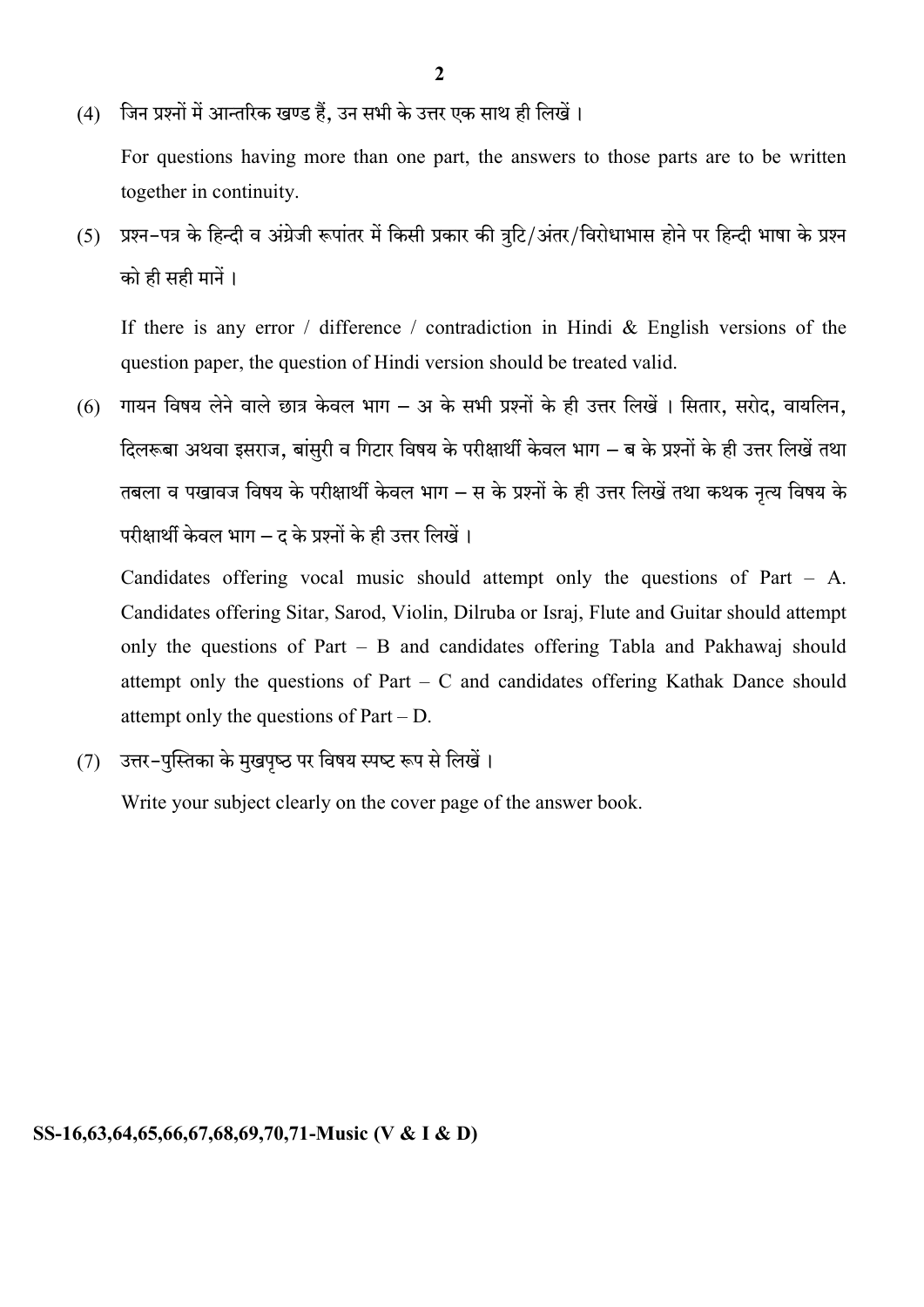|    | भाग $-31$<br>(संगीत – गायन)                                          |                            |  |  |
|----|----------------------------------------------------------------------|----------------------------|--|--|
|    | $PART - A$                                                           |                            |  |  |
|    | (Music – Vocal)                                                      |                            |  |  |
|    | अति लघूत्तरात्मक प्रश्न, प्रत्येक प्रश्न ½ अंक (शब्द सीमा 20 शब्द) : |                            |  |  |
| 1. | 'आलाप' <b>अथवा</b> 'तान' की परिभाषा दीजिए।                           |                            |  |  |
|    | Give definition of 'Alap' or 'Tana'.                                 | $\frac{1}{2}$              |  |  |
| 2. | पाठ्यक्रम की किसी राग का 'आरोह' लिखिए।                               |                            |  |  |
|    | Write 'Aroha' of any Raga from syllabus.                             | $\frac{1}{2}$              |  |  |
|    | राग पहचानिए :                                                        |                            |  |  |
|    | Identify the Raga:                                                   | $\frac{1}{2} \times 2 = 1$ |  |  |
| 3. | नि ध म प ध म ग ।                                                     |                            |  |  |
|    | Ni Dha Ma Pa Dha Ma Ga.                                              |                            |  |  |
| 4. | सा रे ग, प ग, ध प ग ।                                                |                            |  |  |
|    | Sa Re Ga, Pa Ga, Dha Pa Ga.                                          |                            |  |  |
| 5. | ग्वालियर घराने के जन्मदाता का नाम बताइए ।                            |                            |  |  |
|    | Write the name of the founder of Gwalior Gharana.                    | $\frac{1}{2}$              |  |  |
| 6. | पं. भीमसेन जोशी किस घराने से सम्बन्धित हैं ?                         |                            |  |  |
|    | Pt. Bhimsen Joshi is related to which Gharana?                       | $\frac{1}{2}$              |  |  |
| 7. | पं. जसराज का जन्म कब व कहाँ हुआ ?                                    |                            |  |  |
|    | When and where Pt. Jasraj was born?                                  | $\frac{1}{2}$              |  |  |
| 8. | उ. अल्लादिया खाँ के गुरु का नाम बताइए।                               |                            |  |  |
|    | Write the name of Ustad Alladiya Khan's Guru.                        | $\frac{1}{2}$              |  |  |
|    | लघूत्तरात्मक प्रश्न-1, प्रत्येक प्रश्न 1 अंक (शब्द सीमा 20-50 शब्द)ः |                            |  |  |
| 9. | 'सन्धि प्रकाश राग' से आप क्या समझते हैं ?                            |                            |  |  |
|    | What do you mean by 'Sandhi Prakash Raga' ?                          | $\mathbf{1}$               |  |  |
|    | SS-16,63,64,65,66,67,68,69,70,71-Music (V & I & D)                   | [ Turn over                |  |  |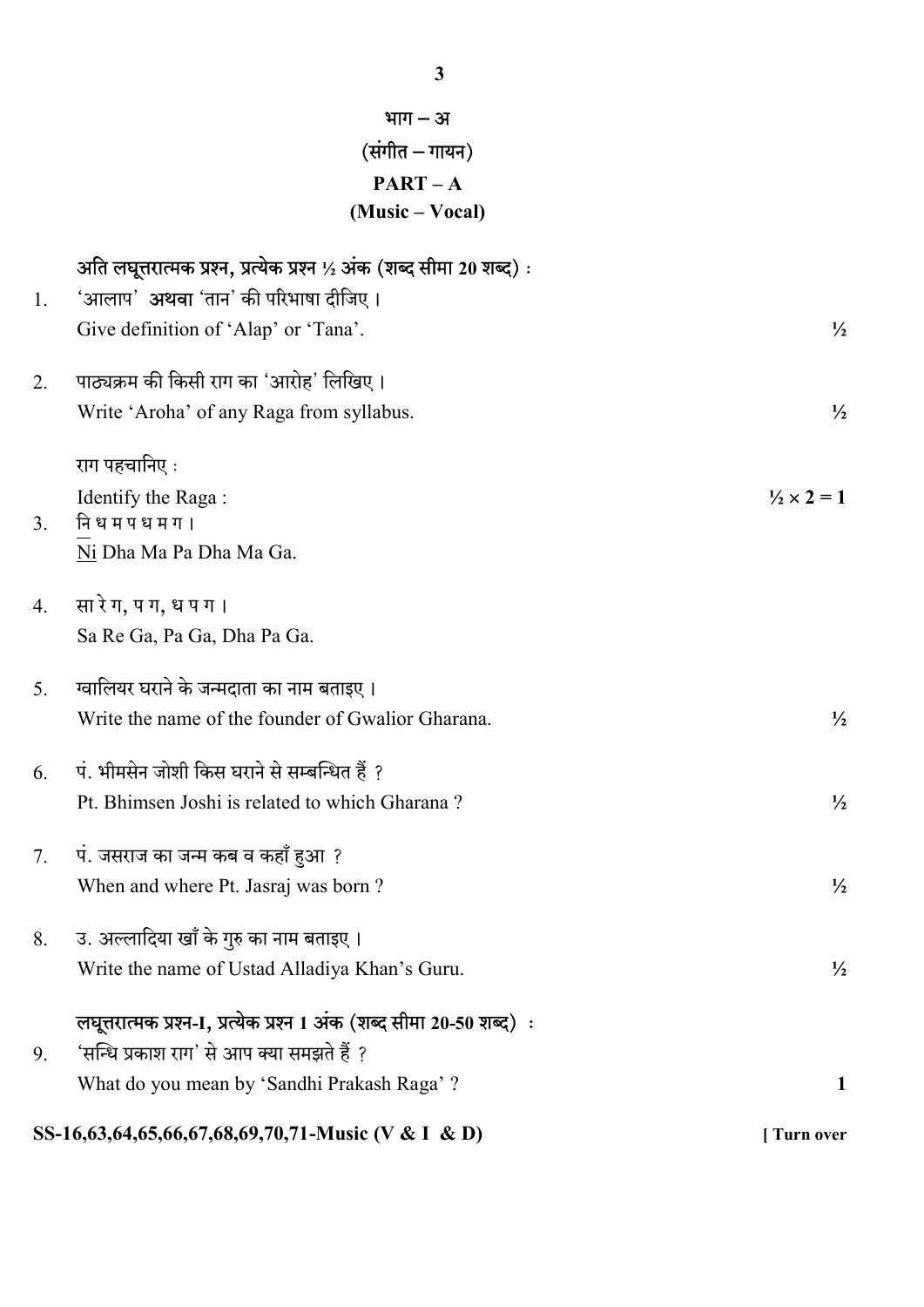| 'नाट्यशास्त्र' के कौन से अध्याय संगीत से सम्बन्धित हैं ?<br>Which chapters of 'Natya Shastra' are related to Music?                                                                                                       | 1                                                  |
|---------------------------------------------------------------------------------------------------------------------------------------------------------------------------------------------------------------------------|----------------------------------------------------|
| किराना घराने की मुख्य विशेषताएँ लिखिए।<br>Write main characteristics of Kirana Gharana.                                                                                                                                   | 1                                                  |
| राग 'भैरवी' की 'जाति' और 'गायन-समय' लिखिए।<br>Write the 'Jati' and 'Singing time' of Raga 'Bhairavi'.                                                                                                                     | 1                                                  |
| 'एकताल' और 'चौताल' की समानताएँ लिखिए।<br>13.<br>Write the similarities of 'Ektala' and 'Chautala'.                                                                                                                        | 1                                                  |
| लघूत्तरात्मक प्रश्न-II, प्रत्येक प्रश्न 2 अंक (शब्द सीमा 100-150 शब्द):<br>'संगीत रत्नाकर' की संक्षिप्त व्याख्या कीजिए।<br>Describe 'Sangeet Ratnakar' briefly.                                                           | $\boldsymbol{2}$                                   |
| 'तानपुरे' का सचित्र अंग वर्णन कीजिए ।<br>Describe the parts of 'Tanpura' with diagram.                                                                                                                                    | $\overline{2}$                                     |
| 'राग मालकौंस' <b>अथवा</b> 'राग खमाज' का परिचय, आरोह–अवरोह सहित लिखिए।<br>Write the introduction of 'Raga Malkauns' or 'Raga Khamaj' with Aroha and Avaroha.<br>$1 + \frac{1}{2} + \frac{1}{2} = 2$                        |                                                    |
| निबन्धात्मक प्रश्न, प्रत्येक प्रश्न 3 अंक (शब्द सीमा 300-400 शब्द):<br>'हिन्दुस्तानी' तथा 'कर्नाटक' संगीत पद्धति में भिन्नताएँ स्पष्ट कीजिए।<br>Explain the differences between 'Hindustani' and 'Karnatak' music system. | 3                                                  |
| पाठ्यक्रम के किसी <b>एक</b> राग की 'स्वरमालिका' (सरगम गीत) लिपिबद्ध कीजिए।<br>Write the notation of 'Swarmalika' (Sargam Geet) of any one Raga from the syllabus.                                                         | $\mathbf{3}$                                       |
| पाठ्यक्रम में से किसी <b>एक</b> संगीतज्ञ का जीवन–परिचय व संगीत क्षेत्र में योगदान बताइए ।<br>Write the life sketch and contribution in the field of Music of any one musician from<br>syllabus.                           | 3                                                  |
|                                                                                                                                                                                                                           | SS-16,63,64,65,66,67,68,69,70,71-Music (V & I & D) |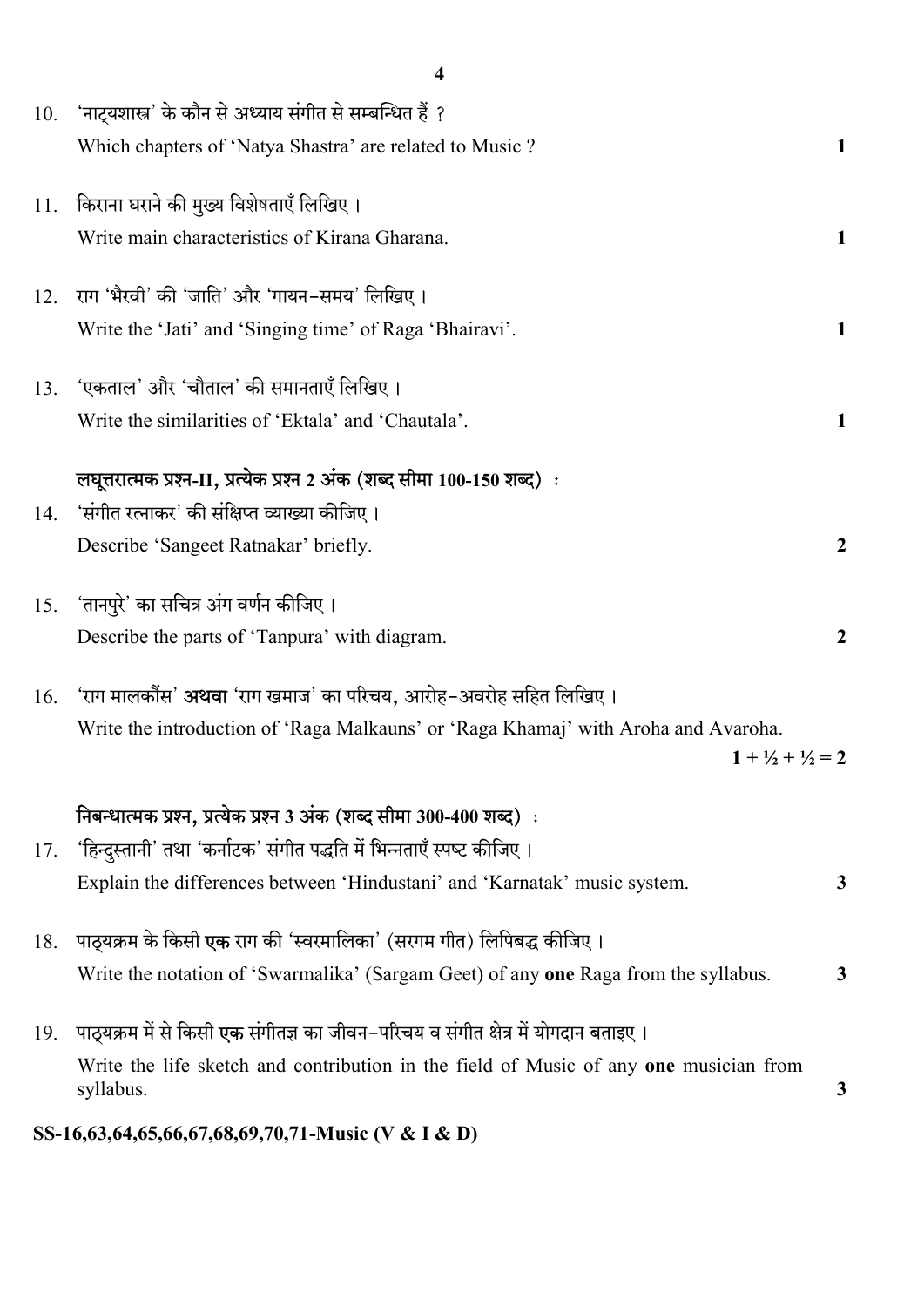|    | भाग – ब                                                                                       |                            |
|----|-----------------------------------------------------------------------------------------------|----------------------------|
|    | (संगीत – स्वर वाद्य)                                                                          |                            |
|    | (सितार/सरोद/वॉयलिन/दिलरूबा-इसराज/बांसुरी/गिटार)                                               |                            |
|    | $PART - B$                                                                                    |                            |
|    | (Music – Melody Instrument)                                                                   |                            |
|    | (Sitar/Sarod/Violin/Dilruba-Israj/Flute/Guitar)                                               |                            |
|    | अति लघूत्तरात्मक प्रश्न, प्रत्येक प्रश्न ½ अंक (शब्द सीमा 20 शब्द):                           |                            |
| 1. | 'कृन्तन' की परिभाषा लिखिए।<br>Write the definition of 'Krintan'.                              | $\frac{1}{2}$              |
|    |                                                                                               |                            |
| 2. | पाठ्यक्रम के किसी राग का 'अवरोह' लिखिए।                                                       |                            |
|    | Write the 'Avaroha' of any Raga from your syllabus.                                           | $\frac{1}{2}$              |
| 3. | 'ज़ाफरख़ानी बाज' के प्रवर्तक का नाम लिखिए।                                                    |                            |
|    | Write the founder's name of 'Zafarkhani Baaj.'                                                | $\frac{1}{2}$              |
|    |                                                                                               |                            |
| 4. | 'पं. रविशंकर' किस घराने से सम्बन्धित हैं ?<br>'Pt. Ravi Shankar' is related to which Gharana? | $\frac{1}{2}$              |
|    |                                                                                               |                            |
| 5. | उस्ताद विलायत खाँ का जन्म कब व कहाँ हुआ ?                                                     |                            |
|    | Where and when Ustad Vilayat Khan was born?                                                   | $\frac{1}{2}$              |
| 6. | डॉ. एन. राजम को प्रदत्त किन्हीं दो पुरस्कारों का उल्लेख कीजिए।                                |                            |
|    | Write the name of any two awards received by Dr. N. Rajam.                                    | $\frac{1}{2}$              |
|    | राग पहचानिये :                                                                                |                            |
|    | Identify the Raga:                                                                            | $\frac{1}{2} \times 2 = 1$ |
|    |                                                                                               |                            |
| 7. | म ग म ध नि ध म ।                                                                              |                            |
|    | Ma Ga Ma Dha Ni Dha Ma.                                                                       |                            |
| 8. | नि सा, ग म प, ग म ग ।                                                                         |                            |

Ni. Sa, Ga Ma Pa, Ga Ma Ga.

# लघूत्तरात्मक प्रश्न-1, प्रत्येक प्रश्न 1 अंक (शब्द सीमा 20-50 शब्द):

9. 'श्री मल्लक्ष्यसंगीतम्' किस भाषा में लिखा गया है व इसमें कितने अध्याय हैं ? 'Shri Mallakshya Sangeetam' is written in which language and how many chapters are in it?  $\frac{1}{2} + \frac{1}{2} = 1$ 

SS-16,63,64,65,66,67,68,69,70,71-Music (V & I & D) [ Turn over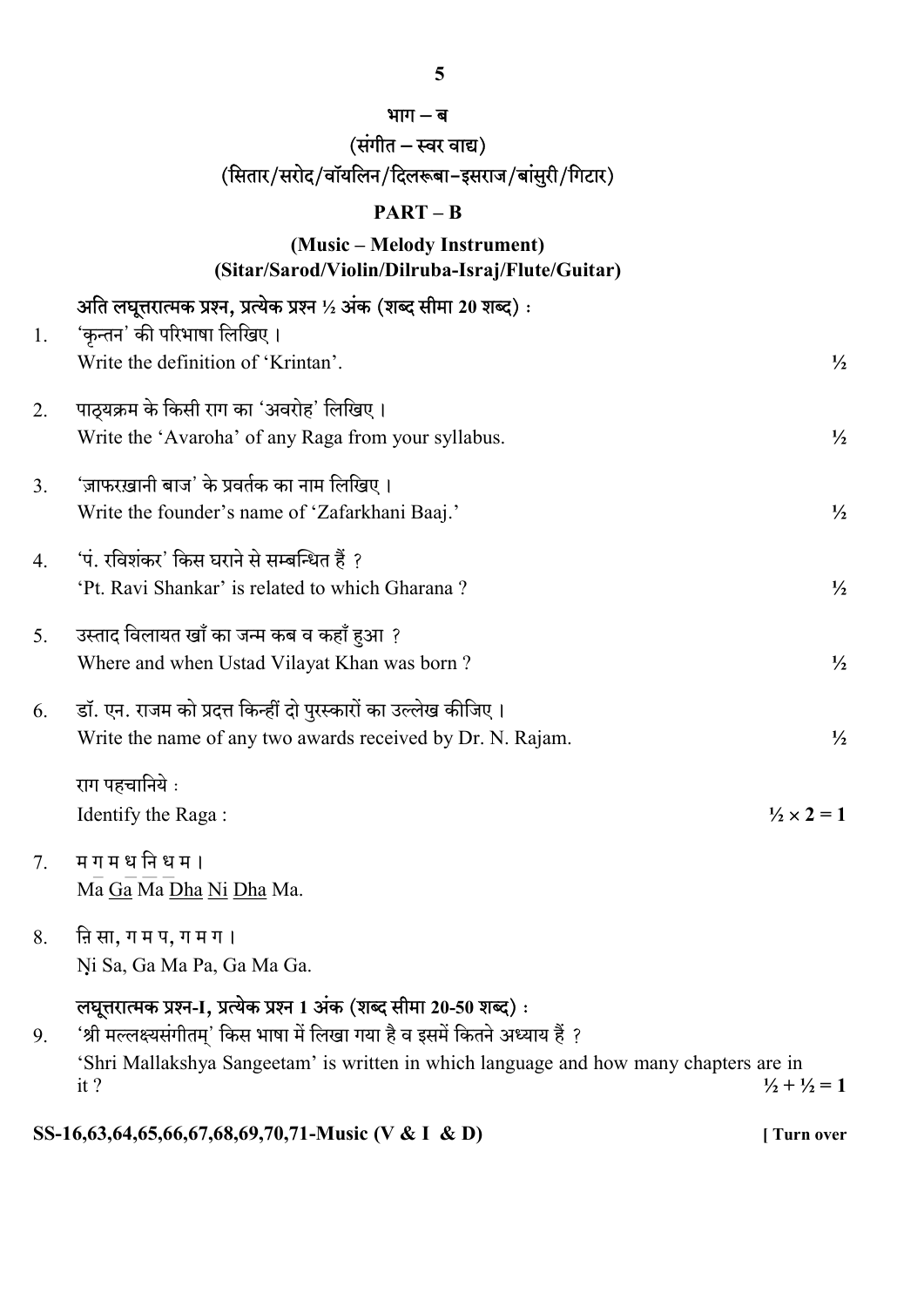|     | 10. भरत ने 'नाट्यशास्त्र' में कितने 'शुद्ध' और 'विकृत' स्वरों का उल्लेख किया है ?                |                                     |
|-----|--------------------------------------------------------------------------------------------------|-------------------------------------|
|     | How many 'Shuddha' and 'Vikrat' swars are mentioned by Bharat in 'Natya Shastra' ?               | 1                                   |
| 11. | 'इमदाद खानी बाज' की दो विशेषताएँ लिखिए।                                                          |                                     |
|     | Write two characteristics of 'Imdad Khani Baaj'.                                                 | $\frac{1}{2} + \frac{1}{2} = 1$     |
| 12. | राग 'बिहाग' की जाति और गायन–समय लिखिए।                                                           |                                     |
|     | Write the Jati and Singing time of Raga 'Bihag'.                                                 | $\frac{1}{2} + \frac{1}{2} = 1$     |
| 13. | 'त्रिताल' और 'पंजाबी' ताल की समानताएँ लिखिए।                                                     |                                     |
|     | Write the similarities of 'Tritala' and 'Punjabi' tala.                                          | $\mathbf{1}$                        |
|     | लघूत्तरात्मक प्रश्न-II, प्रत्येक प्रश्न 2 अंक (शब्द सीमा 100-150 शब्द):                          |                                     |
| 14. | 'समय चक्र' में 'पूर्वांग' व 'उत्तरांग' को समझाइए ।                                               |                                     |
|     | Explain the 'Poorvang' and 'Uttrang' in 'Samaya Chakra'.                                         | $\overline{2}$                      |
| 15. | अपने चयनित वाद्य का सचित्र अंग वर्णन कीजिए।                                                      |                                     |
|     | Describe the parts of your selected instrument with diagram.                                     | $\boldsymbol{2}$                    |
| 16. | 'राग भैरवी' <b>अथवा</b> 'राग वृन्दावनी सारंग' का परिचय आरोह–अवरोह सहित लिखिए।                    |                                     |
|     | Write the introduction of 'Raga Bhairavi' or 'Raga Vrindavani Sarang' with Aroha and<br>Avaroha. | $1 + \frac{1}{2} + \frac{1}{2} = 2$ |
|     | निबन्धात्मक प्रश्न, प्रत्येक प्रश्न 3 अंक (शब्द सीमा 300-400 शब्द):                              |                                     |
| 17. | हिन्दुस्तानी तथा कर्नाटक संगीत पद्धति की तुलनात्मक विवेचना कीजिए।                                |                                     |
|     | Describe the comparative study of Hindustani and Karnatak Music System.                          | 3                                   |
| 18. | पंजाबी ताल <b>अथवा</b> त्रिताल को दुगुन सहित लिखिए।                                              |                                     |
|     | अथवा                                                                                             |                                     |
|     | अपने पाठ्यक्रम के किसी राग की रज़ाखानी गत को स्वरलिपिबद्ध कीजिए।                                 |                                     |
|     | Write Punjabi Tala or Tritala with Dugun.<br><b>OR</b>                                           | $\mathbf{3}$                        |
|     | Write the notation of any one Raga's Razakhani Gata from your syllabus.                          |                                     |
| 19. | अपने पाठ्यक्रम से किसी <b>एक</b> संगीतज्ञ का जीवन–परिचय और संगीत क्षेत्र में योगदान लिखिए।       |                                     |
|     | Write the life sketch and contribution in the field of Music of any one Musician from            |                                     |
|     | your syllabus.                                                                                   | $1\frac{1}{2} + 1\frac{1}{2} = 3$   |

SS-16,63,64,65,66,67,68,69,70,71-Music (V & I & D)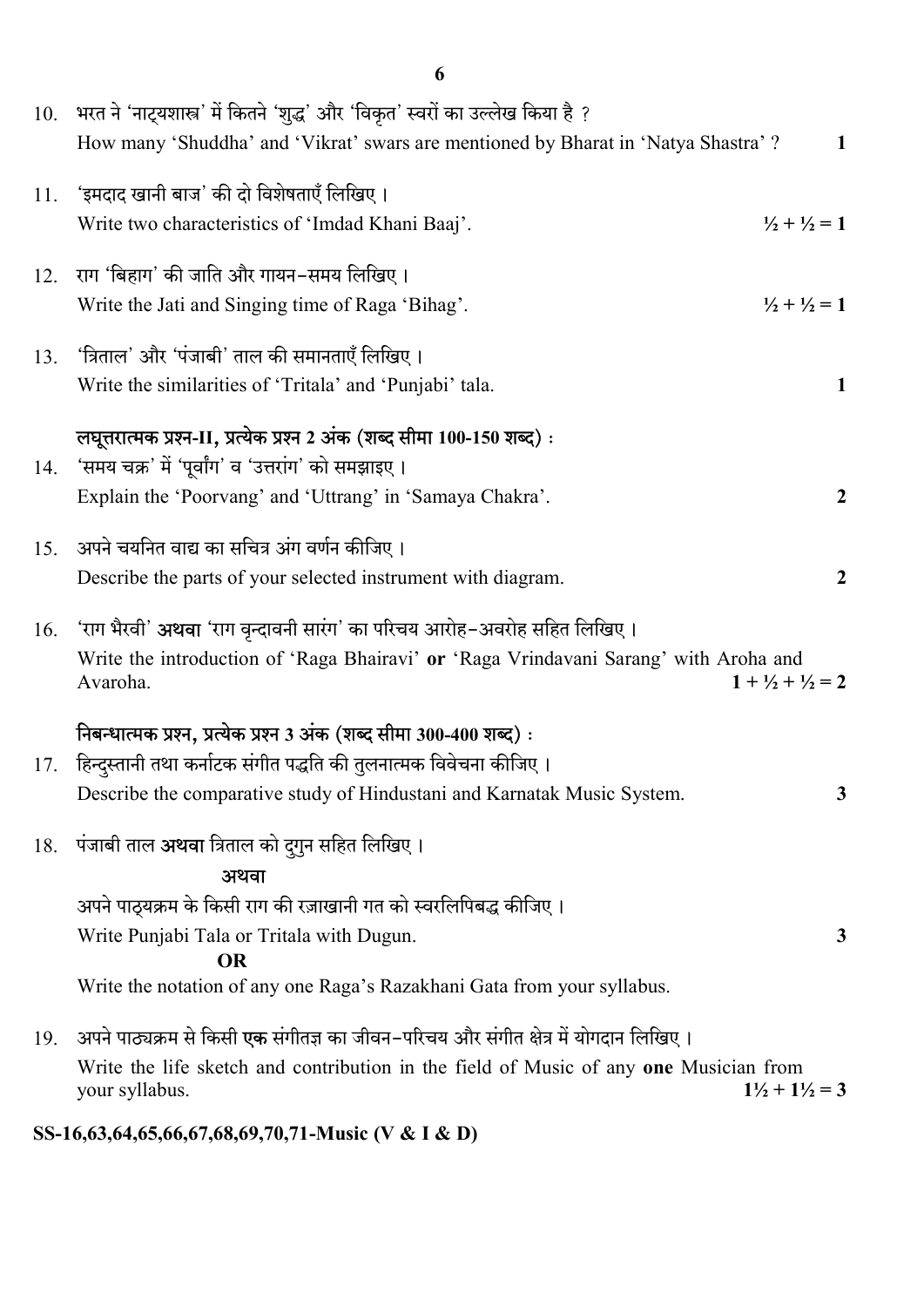|    | (संगीत – ताल वाद्य)                                                  |                                           |  |  |
|----|----------------------------------------------------------------------|-------------------------------------------|--|--|
|    | (तबला/पखावज)                                                         |                                           |  |  |
|    | $PART - C$                                                           |                                           |  |  |
|    | (Rhythm Instruments)                                                 |                                           |  |  |
|    | (Tabla/Pakhawaj)                                                     |                                           |  |  |
|    | अति लघूत्तरात्मक प्रश्न, प्रत्येक प्रश्न ½ अंक (शब्द सीमा 20 शब्द):  |                                           |  |  |
| 1. | हाथ से ताल प्रदर्शन की रीति क्या कहलाती है ?                         |                                           |  |  |
|    | What is called the presentation of Tala by hand?                     | $\frac{1}{2}$                             |  |  |
| 2. | 'जरब' की परिभाषा दीजिए।                                              |                                           |  |  |
|    | Define 'Jarab'.                                                      | $\frac{1}{2}$                             |  |  |
| 3. | ऐसी दो तालों के नाम लिखिए जिनमें आठवीं मात्रा पर खाली आता है।        |                                           |  |  |
|    | Write the names of two talas which are having Khali on $8th$ beat.   | $\frac{1}{4} + \frac{1}{4} = \frac{1}{2}$ |  |  |
| 4. | 'त्रिताल' का परिचय लिखिए।                                            |                                           |  |  |
|    | Write introduction of Tritala.                                       | $\frac{1}{2}$                             |  |  |
| 5. | 'बाँसुरी' और 'शहनाई', वाद्यों की किस श्रेणी में आते हैं ?            |                                           |  |  |
|    | "Flute and Shehnai" come in which category of Instruments?           | $\frac{1}{2}$                             |  |  |
| 6. | 'तत्' वाद्यों के कोई <b>दो</b> उदाहरण दीजिए।                         |                                           |  |  |
|    | Give example of any two string instruments.                          | $\frac{1}{4} + \frac{1}{4} = \frac{1}{2}$ |  |  |
| 7. | 'अजराड़ा बाज' के प्रवर्त्तक का नाम लिखिए।                            |                                           |  |  |
|    | Write the name of the founder of 'Ajrada Baaj'.                      | $\frac{1}{2}$                             |  |  |
| 8. | 'बाज' से क्या तात्पर्य है ?                                          |                                           |  |  |
|    | What is the meaning of Baaj?                                         | $\frac{1}{2}$                             |  |  |
|    | लघूत्तरात्मक प्रश्न I, प्रत्येक प्रश्न 1 अंक (शब्द सीमा 20-50 शब्द): |                                           |  |  |
| 9. | 'रेला' को विस्तार से समझाइए।                                         |                                           |  |  |
|    | Explain 'Rela' in detail.                                            | 1                                         |  |  |
|    | SS-16,63,64,65,66,67,68,69,70,71-Music (V & I & D)                   | Turn over                                 |  |  |

भाग $-$ स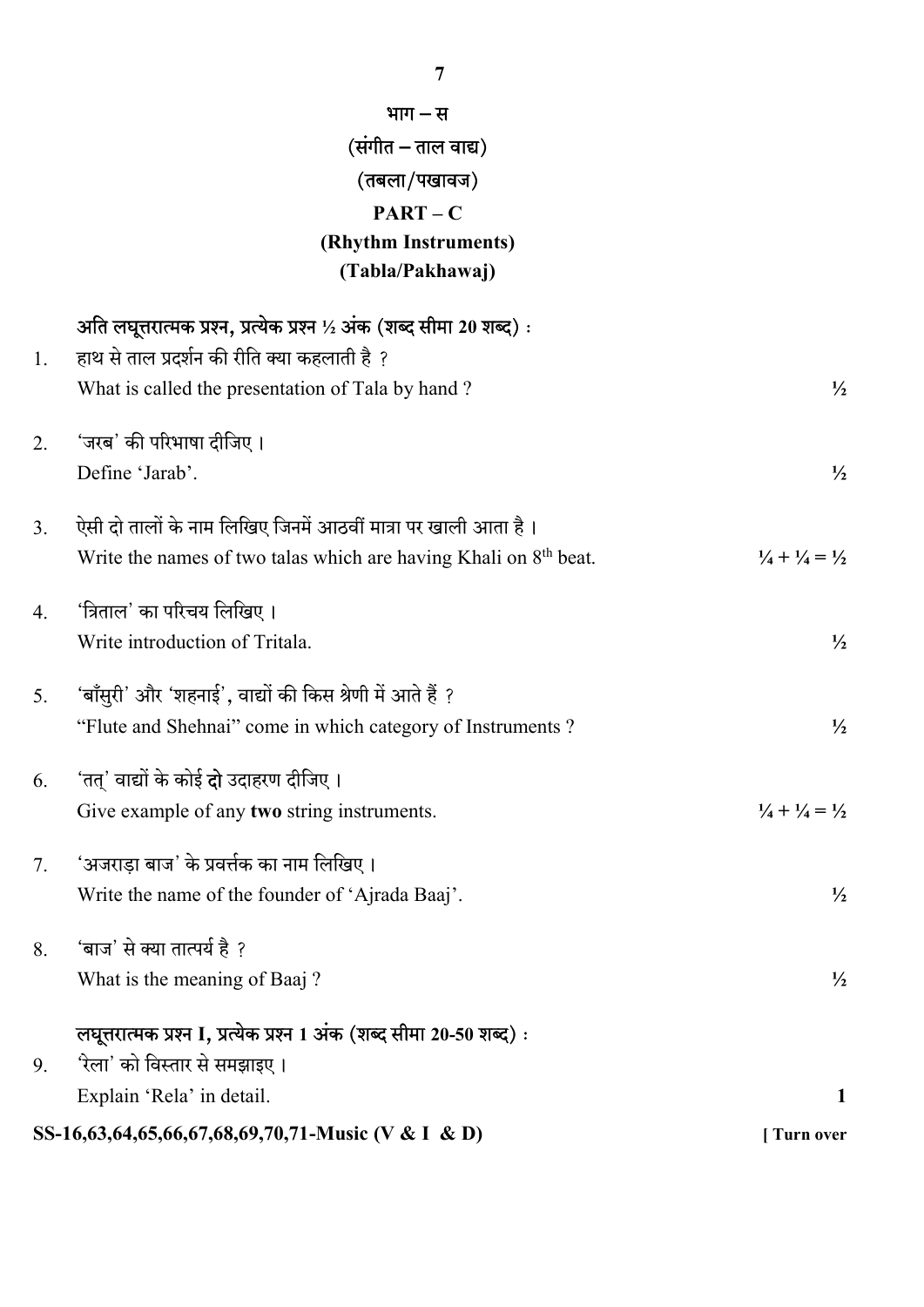|     | 10. 'लय' के मुख्य भेदों को समझाइए।<br>Explain the main types of 'laya'.                                            | 1                                 |
|-----|--------------------------------------------------------------------------------------------------------------------|-----------------------------------|
| 11. | पाठ्यक्रम की किसी ताल में <b>एक</b> चक्करदार तिहाई लिखिए।<br>Write one Chakkardar Tihai in any tala from syllabus. | $\mathbf{1}$                      |
| 12. | 'स्वामी रामशंकरदास' का जन्म–स्थान व जन्मतिथि लिखिए।                                                                |                                   |
|     | Write the place and date of birth of 'Swami Ramshankardas'.                                                        | $\frac{1}{2} + \frac{1}{2} = 1$   |
| 13. | किन्हीं दो 'पखावज' और दो 'तबला' वादकों के नाम लिखिए।                                                               |                                   |
|     | Write names of two Tabla and two Pakhawaj players.                                                                 | $\frac{1}{2} + \frac{1}{2} = 1$   |
|     | लघूत्तरात्मक प्रश्न II, प्रत्येक प्रश्न 2 अंक (शब्द सीमा 100-150 शब्द):                                            |                                   |
| 14. | 'झपताल' और 'सूलताल' में अन्तर स्पष्ट कीजिए।                                                                        |                                   |
|     | Explain the difference between 'Jhaptala' and 'Sooltala'.                                                          | $\boldsymbol{2}$                  |
| 15. | अपने चयनित वाद्य का सचित्र वर्णन कीजिए।                                                                            |                                   |
|     | Describe your selected instrument with diagram.                                                                    | $\boldsymbol{2}$                  |
| 16. | पाठ्यक्रम के किसी ताल वादक का जीवन परिचय दीजिए।                                                                    |                                   |
|     | Give life sketch of any Tala Player (Rhythmist) from syllabus.                                                     | $\boldsymbol{2}$                  |
|     | निबन्धात्मक प्रश्न, प्रत्येक प्रश्न 3 अंक (शब्द सीमा 300-400 शब्द):                                                |                                   |
| 17. | ताल 'झूमरा' <b>अथवा</b> 'दीपचन्दी' की दूगुन, तिगुन एवं चौगुन लिखिए।                                                |                                   |
|     | Write Dugun, Tigun and Chaugun of Tala 'Jhumara' or 'Deepchandi'.                                                  | $1+1+1=3$                         |
| 18. | राजस्थान के किन्हीं <b>दो</b> लोक अवनद्ध वाद्यों का सचित्र वर्णन कीजिए।                                            |                                   |
|     | Describe any two folk Avanaddha Instruments of Rajasthan with diagram.                                             | $1\frac{1}{2} + 1\frac{1}{2} = 3$ |
| 19. | 'बनारस' घराना <b>और</b> 'अजराड़ा' बाज की प्रमुख विशेषताएँ बताइए ।                                                  |                                   |
|     | Give main characteristics of 'Banaras' Gharana and 'Ajrada' Baaj.                                                  | 3                                 |

SS-16,63,64,65,66,67,68,69,70,71-Music (V & I & D)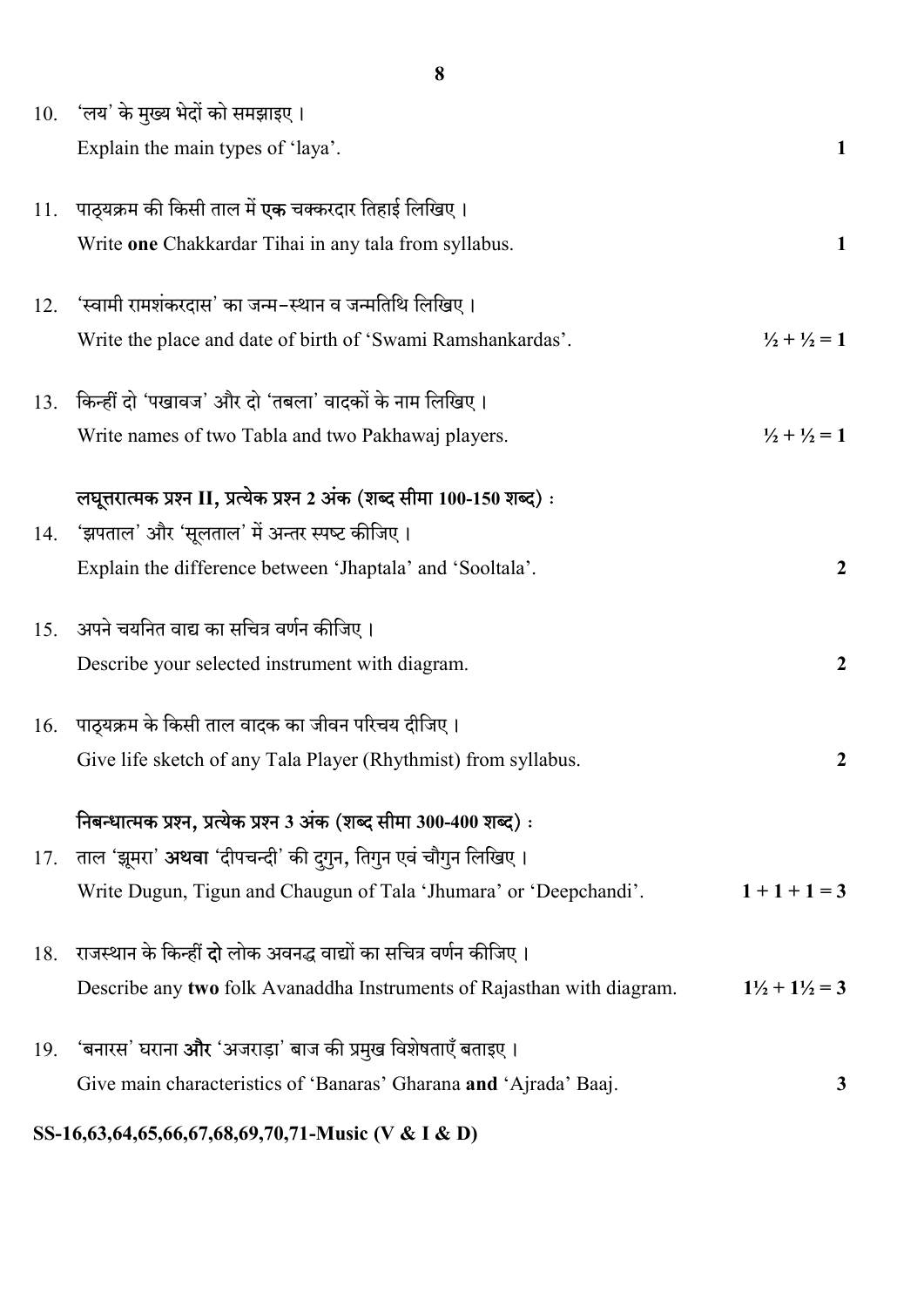| भाग – द        |  |
|----------------|--|
| (कथक नृत्य)    |  |
| PART – D       |  |
| (Kathak Dance) |  |

|    |                                                                         |                   |       | अति लघूत्तरात्मक प्रश्न, प्रत्येक प्रश्न ½ अंक (शब्द सीमा 20 शब्द): |                                           |
|----|-------------------------------------------------------------------------|-------------------|-------|---------------------------------------------------------------------|-------------------------------------------|
| 1. | 'अभिनय' के कितने अंग होते हैं ?                                         |                   |       |                                                                     |                                           |
|    | How many parts of 'Abhinaya' ?                                          |                   |       |                                                                     | $\frac{1}{2}$                             |
| 2. | 'संगीत रत्नाकर' के अनुसार संगीत की परिभाषा लिखिए।                       |                   |       |                                                                     |                                           |
|    |                                                                         |                   |       | Write the definition of Music according to 'Sangeet Ratnakar'.      | $\frac{1}{2}$                             |
| 3. | 'नाट्य' क्या है ?                                                       |                   |       |                                                                     |                                           |
|    | What is 'Natya' ?                                                       |                   |       |                                                                     | $\frac{1}{2}$                             |
| 4. | शास्त्रीय नृत्यों के साथ गाई जाने वाली दो गायन शैलियों के नाम लिखिए।    |                   |       |                                                                     |                                           |
|    | Write names of two singing styles which are used with classical dances. |                   |       |                                                                     | $\frac{1}{4} + \frac{1}{4} = \frac{1}{2}$ |
|    | सुमेलित कीजिए :                                                         |                   |       |                                                                     |                                           |
|    | Match the following:                                                    |                   |       |                                                                     | $4 \times \frac{1}{2} = 2$                |
| 5. | बनारस घराना                                                             |                   | (i)   | गुलाबो                                                              |                                           |
|    | Banaras Gharana                                                         |                   |       | Gulabo                                                              |                                           |
| 6. | लखनऊ घराना                                                              | $\qquad \qquad -$ | (ii)  | सितेन्द्र योगी                                                      |                                           |
|    | Lucknow Gharana                                                         |                   |       | Sitendra Yogi                                                       |                                           |
| 7. | कालबेलिया नृत्य                                                         |                   | (iii) | सितारा देवी                                                         |                                           |
|    | Kalbeliya Dance                                                         |                   |       | Sitara Devi                                                         |                                           |
| 8. | कुचिपुड़ि नृत्य                                                         |                   | (iv)  | बिंदादीन महाराज                                                     |                                           |
|    | Kuchipudi Dance                                                         |                   |       | Bindadeen Maharaj                                                   |                                           |
|    | SS-16,63,64,65,66,67,68,69,70,71-Music (V & I & D)                      |                   |       |                                                                     | <b>Turn over</b>                          |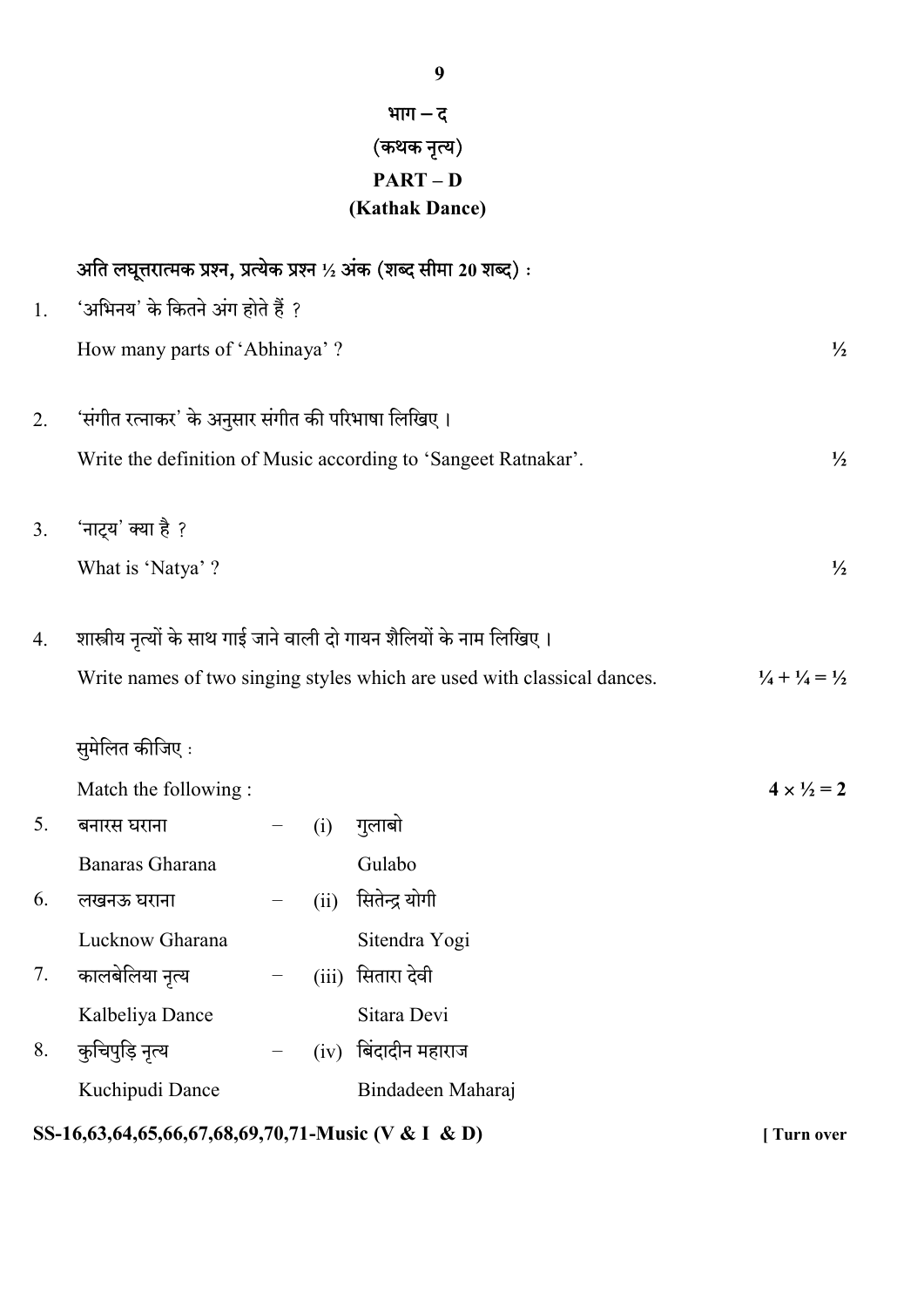|     | 1 V                                                                                 |                                                             |
|-----|-------------------------------------------------------------------------------------|-------------------------------------------------------------|
|     | लघूत्तरात्मक प्रश्न-I, प्रत्येक प्रश्न 1 अंक (शब्द सीमा 20-50 शब्द):                |                                                             |
| 9.  | 'लास्य' व 'तांडव' में अंतर स्पष्ट कीजिए।                                            |                                                             |
|     | Write the difference between 'Lasya' and 'Tandav'.                                  | 1                                                           |
|     |                                                                                     |                                                             |
|     | 10. 'नृत्त' व नृत्य' को संक्षेप में समझाइए।                                         |                                                             |
|     | Explain 'Nritt' and 'Nritya' briefly.                                               | $\frac{1}{2} + \frac{1}{2} = 1$                             |
| 11. | राजस्थानी लोक नृत्यों के साथ बजने वाले <b>'चार'</b> वाद्यों के नाम लिखिए।           |                                                             |
|     | Write the names of 'four' instruments which are played with Rajasthani folk dances. |                                                             |
|     |                                                                                     | $\frac{1}{4} + \frac{1}{4} + \frac{1}{4} + \frac{1}{4} = 1$ |
| 12. | केवल पुरुषों द्वारा किए जाने वाले नृत्य की विशेषताएँ लिखिए।                         |                                                             |
|     | Write characteristics of the dance which is presented only by men.                  | 1                                                           |
|     |                                                                                     |                                                             |
| 13. | शास्त्रीय व लोकनृत्य के दो-दो कलाकारों के नाम लिखिए।                                |                                                             |
|     | Write names of two classical and two folk dance artists.                            | $\frac{1}{4} + \frac{1}{4} + \frac{1}{4} + \frac{1}{4} = 1$ |
|     | लघूत्तरात्मक प्रश्न-II, प्रत्येक प्रश्न 2 अंक (शब्द सीमा 100-150 शब्द) :            |                                                             |
|     | 14. 'तराना' गायन शैली की व्याख्या कीजिए ।                                           |                                                             |
|     | Describe 'Tarana' singing style.                                                    | 2                                                           |
|     |                                                                                     |                                                             |
| 15. | जयपुर <b>व</b> लखनऊ घरानों की विशेषताओं की तुलनात्मक विवेचना कीजिए।                 |                                                             |
|     | Give comparative study of the characteristics of Jaipur and Lucknow Gharanas.       | $\boldsymbol{2}$                                            |
| 16. | अपने पाठ्यक्रम में से किसी <b>एक</b> शास्त्रीय नृत्य के बारे में जानकारी दीजिए।     |                                                             |
|     | Explain any one classical dance from your syllabus.                                 | $\overline{2}$                                              |
|     | निबन्धात्मक प्रश्न, प्रत्येक प्रश्न 3 अंक (शब्द सीमा 300-400 शब्द):                 |                                                             |
| 17. | पाठ्यक्रम की किसी <b>एक</b> ताल को ठाह, दुगुन व चौगुन सहित लिखिए।                   |                                                             |
|     | Write any one tala with Thah, Dugun and Chaugun from syllabus.                      | $1+1+1=3$                                                   |
|     | SS-16,63,64,65,66,67,68,69,70,71-Music (V & I & D)                                  |                                                             |
|     |                                                                                     |                                                             |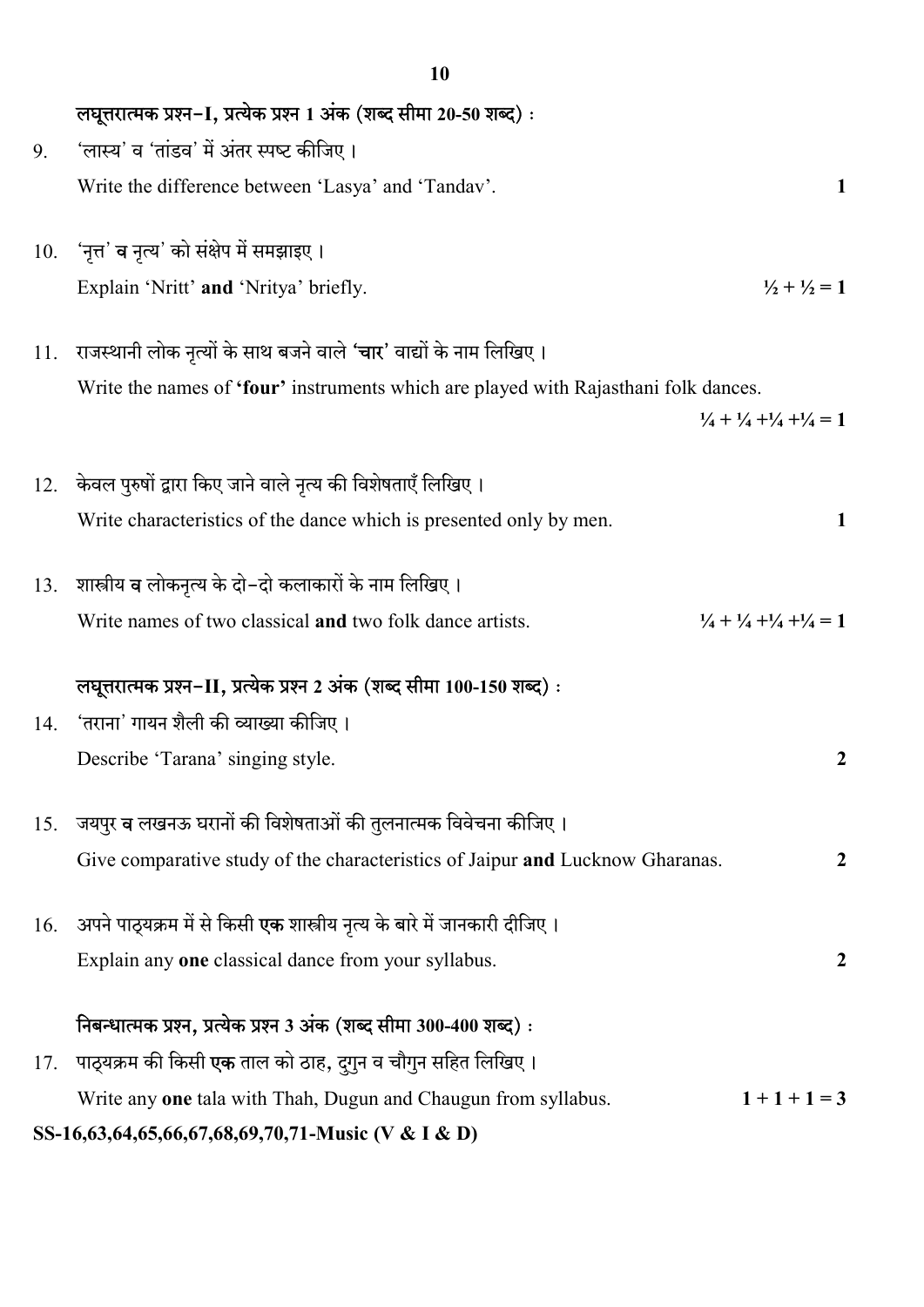- 18. 'पं. गोपीकृष्ण' का जीवन परिचय व संगीत के क्षेत्र में योगदान लिखिए। Write life sketch and contribution in the field of Music of 'Pt. Gopi Krishna'.  $1\frac{1}{2} + 1\frac{1}{2} = 3$
- 19. 'कथक' नृत्य का संक्षिप्त इतिहास लिखिए। Write short history of Kathak Dance. 3